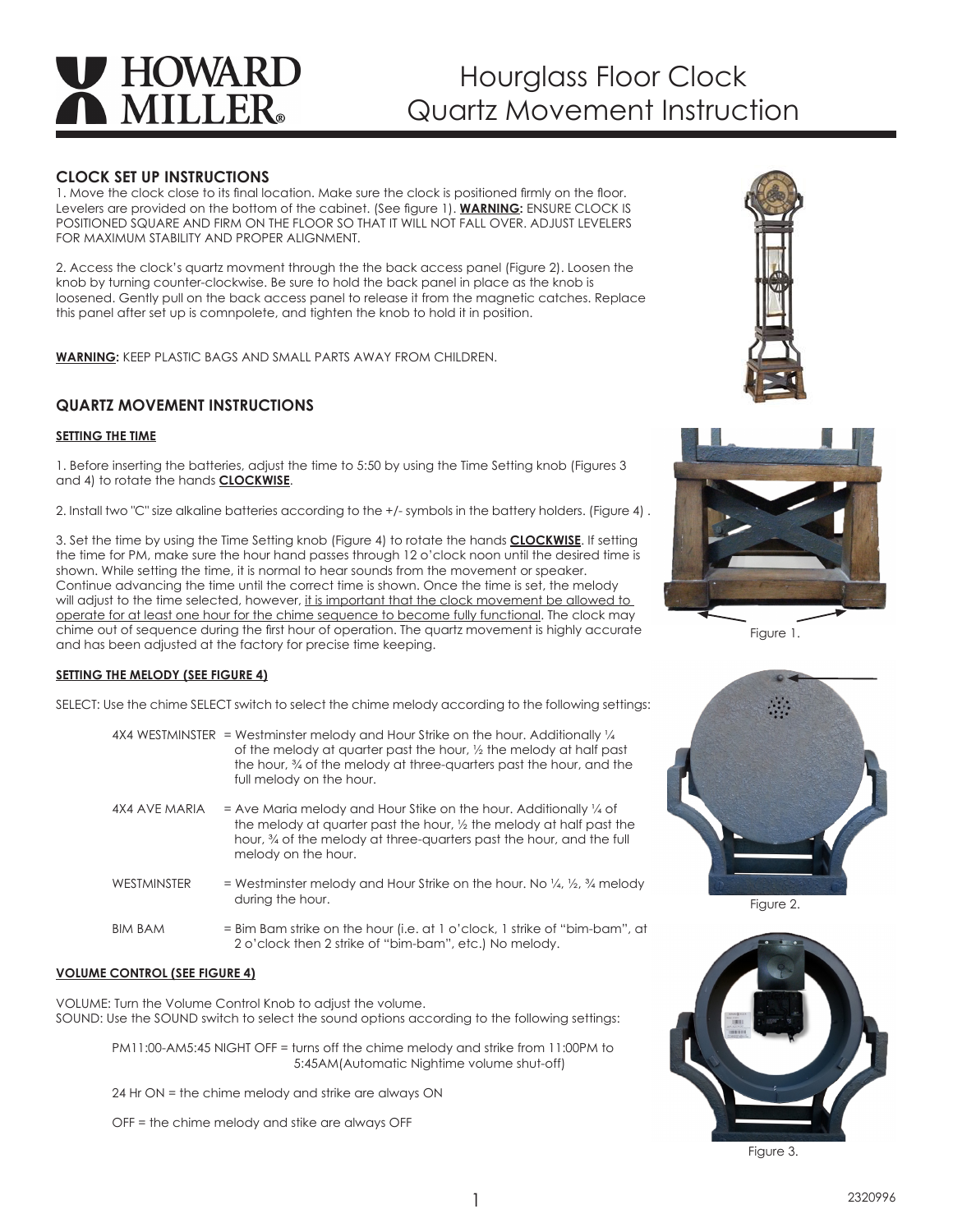

# **OTHER FEATURES (SEE FIGURE 4)**

MONITOR: Press the MONITOR button to demonstrate the hourly chime melody.

- SET: Advances the hour strike count without advancing the time shown on the clock. Hour strike may not match time shown on clock after pressing the SET button.
- RESET: Resets the next hour strike count to 6:00AM. If after at least one hour, the hour strike count does not match the time: - set the time to 5:50 by using the Time Setting knob to rotate the hands CLOCKWISE - press the RESET button - set the time to the desired time by using the Time Setting knob to rotate the hands CLOCKWISE

(If setting PM time, make sure the hour hand passes through 12 o'clock noon until the desired time is shown.)

#### **BATTERY REPLACEMENT**

If the clock begins to lose time, chime weakens, or pendulum stops swinging, this is the sign of weak or exhausted batteries. Replace with new alkaline batteries.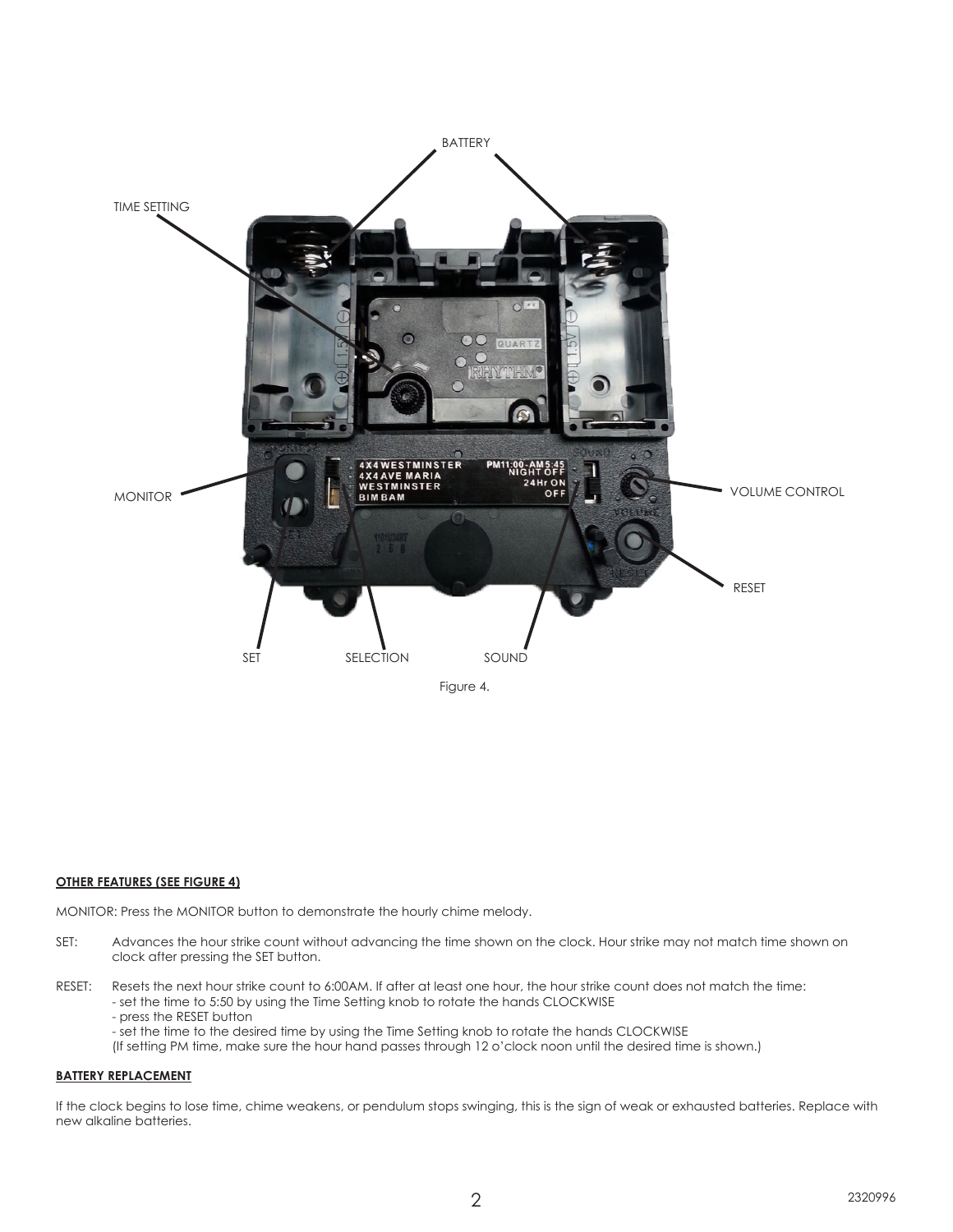# **LIMITED WARRANTY**

This product has been manufactured using only the very finest of materials and has been thoroughly tested prior to leaving our manufacturing facility.

Howard Miller warrants to the original consumer/purchaser or recipient that this product will be free from defects in material and workmanship under normal use and service for a period of two years from date of purchase. Howard Miller's obligation under this warranty shall be limited to repairing the product with new or renewed components or, at its option, replacing it with a new or renewed product. This warranty does not include damage to product or components resulting from abuse, accident, alteration, climatic/environmental conditions, damage beyond normal use, freight damage, mishandling, misuse, or unauthorized repair. This warranty is void if any service is performed by an unauthorized person or sold by anyone other than an authorized Howard Miller dealer.

# **HOWARD MILLER DISCLAIMS ANY LIABILITY FOR INCIDENTAL OR CONSEQUENTIAL DAMAGES ARISING OUT OF BREACH OF THIS WARRANTY OR ANY IMPLIED WARRANTY. IMPLIED WARRANTIES ON THIS PRODUCT SHALL BE IN EFFECT ONLY FOR THE DURATION OF THE EXPRESS WARRANTY SET FORTH ABOVE AND THEREAFTER, THERE SHALL BE NO WARRANTIES, EXPRESS OR IMPLIED, (INCLUDING MERCHANTABILITY OR FITNESS FOR ANY PARTICULAR PURPOSE), ON THIS PRODUCT.**

Some states do not allow the exclusion or limitation of incidental or consequential damages or the limitation on how long an implied warranty lasts so the above limitations or exclusions may not apply to you. This warranty gives you specific legal rights and you may also have other rights which vary from state to state.

# **SERVICE INFORMATION**

Howard Miller offers a limited 2-year warranty on floor clocks from the original date of purchase or date of receipt if the product was a service award. In the unlikely event that your product appears to be malfunctioning or requires repair within the warranty period, please contact your retailer or the company who provided the item if it was an award. They will be your first resource for information regarding your warranty and service options.

If your floor clock is more than two years old from the date of purchase or receipt as an award, your product is no longer under the manufacturer's warranty. Support for products that are no longer under warranty is available through the "Help Center" at www.howardmiller.com.

We recommend that you carefully read and follow all instructions provided with your Howard Miller product before pursuing service. These instructions will provide detailed information to answer most questions.

To find additional information regarding your product, to order parts or to find a service center, please go to the "Help Center" located at www.howardmiller.com. The "Help Center" also has links to product manuals, instructions, videos and frequently asked questions.

Before contacting your retailer, award provider or a service center, please have the following information available. The model number and serial number can be found on the Product Information Label which is normally on the back or bottom of the product.

| Model Number:   | Serial Number:   |
|-----------------|------------------|
| Date Purchased: | Where Purchased: |

If your floor clock was shipped directly to you, it is your responsibility to report freight loss or damage to the carrier and your retailer or award provider. If the carton indicates signs of "visible damage", instruct the driver to note the damage on the freight bill. If damage is found after the item has been delivered, notify your retailer or award provider and the carrier immediately. Many carriers require notification within 2 days. Failure to notify the carrier within their required time frame may waive your rights to a damage claim and you may be liable for the damage.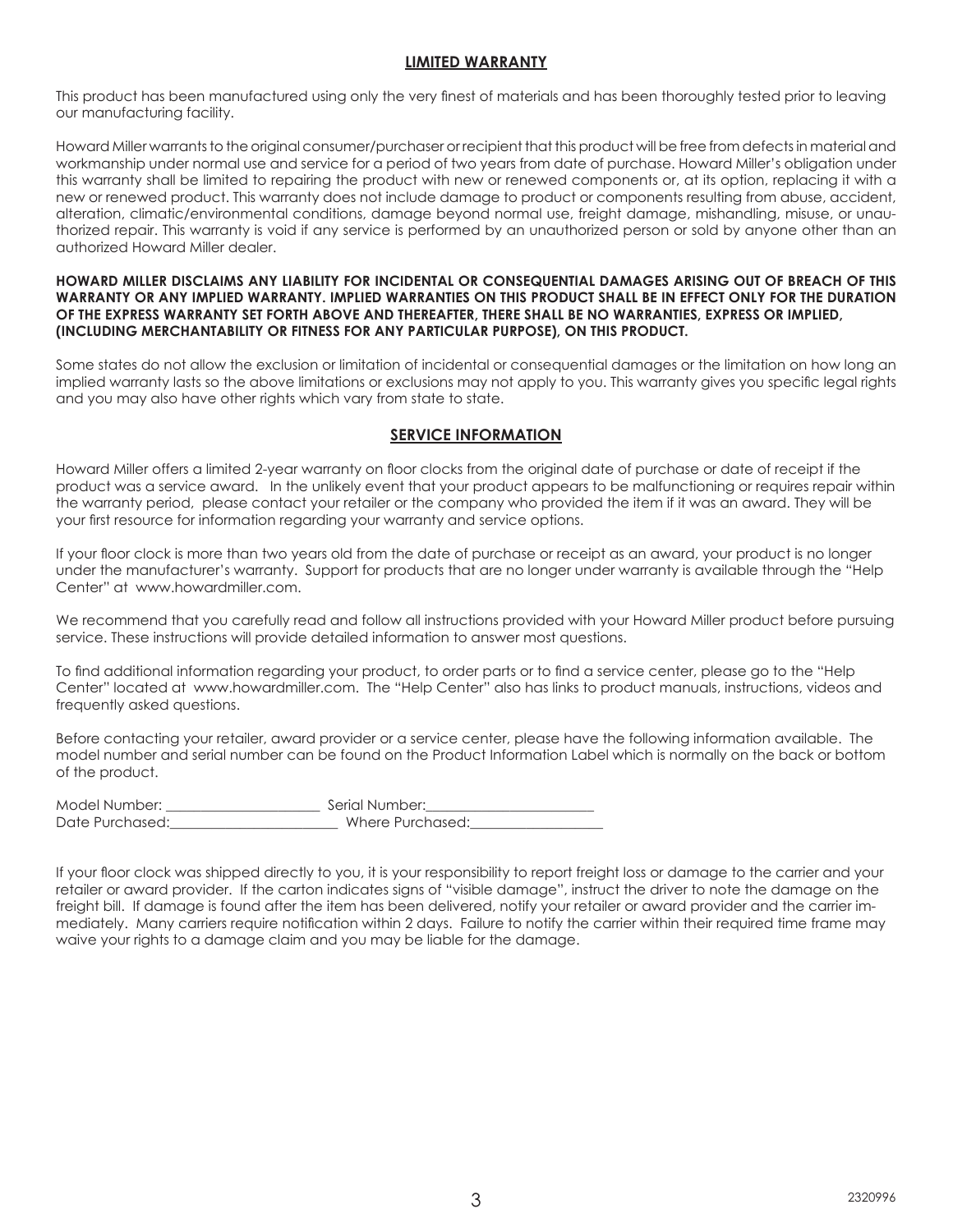# **Instrucciones de preparación del reloj**

1. Mueva el reloj cerca de su ubicación final. Asegúrese que el reloj esté bien parado sobre el piso. Se proveen niveladores en la parte inferior del gabinete. (Vea la Figura 1). **ADVERTENCIA**: ASEGURESE QUE EL RELOJ ESTE VERTICAL Y FIRME SOBRE EL PISO DE MANERA QUE NO PUEDA VOLCARSE. AJUSTE LOS NIVELADORES PARA UNA ESTABILIDAD MAXIMA Y UNA BUENA ALINEACION.

2. Acceda seno del movimiento de cuarzo del reloj a través del panel de acceso posterior ( Figura 1 ) . Afloje la perilla hacia la izquierda. Asegúrese de sujetar el panel en su lugar como la perilla se afloja . Tire suavemente del panel de acceso hacia atrás para liberarla de las capturas magnéticas . Reemplace este panel después de configurar es comnpolete , y apriete la perilla para mantenerlo en su posición.

**ADVERTENCIA**: MANTENGA LAS BOLSAS PLASTICAS Y LAS PIEZAS PEQUEÑAS ALEJADAS DE LOS NIÑOS.

# **INSTRUCCIONES DEL MECANISMO DE CUARZO**

# **CÓMO FIJAR LA HORA**

1. Antes de insertar las pilas (Figura 3 and 4), fije la hora a 5:50 usando la perilla para Fijar la Hora (Figura 4) para girar las manillas **EN SENTIDO HORARIO.**

2. Ponga dos pilas alcalinas de tamaño "C" de acuerdo a los símbolos +/- del portapilas (Figura 4).

3. Fije la hora usando la perilla para Fijar la Hora (Figura 4) para girar las manillas **EN SENTIDO HORARIO**. Si está fijando la hora para la tarde, asegúrese que las manillas pasen por las 12 de mediodía hasta llegar a la hora deseada. Cuando se fija la hora es normal oír sonidos sea del movimiento o del altoparlante. Siga avanzando hasta que vea la hora correcta. Una vez fijada la hora, la melodía se ajustará a la hora seleccionada; sin embargo, es importante dejar que el movimiento del reloj funcione por lo menos una hora para que la secuencia del repique se convierta en algo totalmente funcional. El reloj puede repicar fuera de secuencia durante la primera hora de funcionamiento. El movimiento de cuarzo es muy preciso y ha sido fijado en fábrica para que indique la hora exacta.

#### **COMO PROGRAMAR LA MELODÍA (VEA LA FIGURA 4)**

SELECCIÓN: Use el interruptor SELECT para seleccionar la melodía de repique de acuerdo a las siguientes programaciones:

| 4X4 WESTMINSTER | = Melodía Westminster y Repique de Hora cada hora. Además ¼ de la melodía quince minutos pasada la<br>hora, 1/2 melodía a la media hora, 3/4 de la melodía a los tres cuartos de hora, y toda la melodía a la hora exacta. |
|-----------------|----------------------------------------------------------------------------------------------------------------------------------------------------------------------------------------------------------------------------|
| 4X4 AVE MARIA   | = Melodía Ave María y Repique de Hora cada hora. Además ¼ de la melodía quince minutos pasada la hora,<br>1/2 melodía a la media hora, 3/4 de la melodía a los tres cuartos de hora, y toda la melodía a la hora exacta.   |
| WESTMINSTER     | = Melodía Westminster y Repique de Hora cada hora. No hay repique de melodía a 1/4, 1/2, 3/4 de hora durante la hora.                                                                                                      |
| <b>BIM BAM</b>  | = Repique Bim Bam cada hora (es decir, a la 1 en punto, 1 repique de "bim-bam", a las 2 en punto 2 repiques de "bim-bam",<br>etc.) No hay melodía.                                                                         |

#### **CONTROL DEL VOLUMEN (VEA LA FIGURA 4**)

VOLUMEN: Gire la perilla de control de volumen para controlar el volumen. SONIDO: Use el interruptor de SONIDO (SOUND) para seleccionar las opciones de sonido de acuerdo a los siguientes ajustes:

PM11:00-AM5:45 NIGHT OFF = Apaga la melodía de la campana y el repique desde las 11:00PM a las 5:45AM (Apague automático del volumen durante la noche)

24 Hr ON = La melodía de la campana y el repique están siempre ACTIVADOS (ON)

OFF = La melodía de la campana y el repique están siempre DESACTIVADOS (OFF)

#### **OTRAS CARACTERÍSTICAS (VEA LA FIGURA 4)**

MONITOR: Pulse el botón del MONITOR para probar la melodía horaria de la campana.

AJUSTE: Avanza el número de repique de las horas sin cambiar la hora que muestra el reloj. El repique de la hora puede no corresponder a la hora que indica el reloj luego de pulsar el botón de AJUSTE (SET).

REAJUSTE: Reajuste el repique de la próxima hora para las 6:00AM. Si después de una hora el repique horario no corresponde a la hora:

- fije la hora a las 5:50 usando la perilla que fija la hora para girar las manillas en SENTIDO HORARIO
	- Pulse el botón de REAJUSTE (RESET)
	- Fije la hora a la hora deseada usando la perilla que fija la hora para girar las manillas en SENTIDO HORARIO
	- (Si está fijando la hora para la tarde, asegúrese que las manillas pasen por las 12 de mediodía hasta llegar a la hora deseada).

# **CAMBIO DE LA PILA**

Si el reloj se empieza a atrasar, el sonido se debilita, o el péndulo deja de columpiarse, ésta es una señal de baterías bajas o descargadas. Cambie las baterías.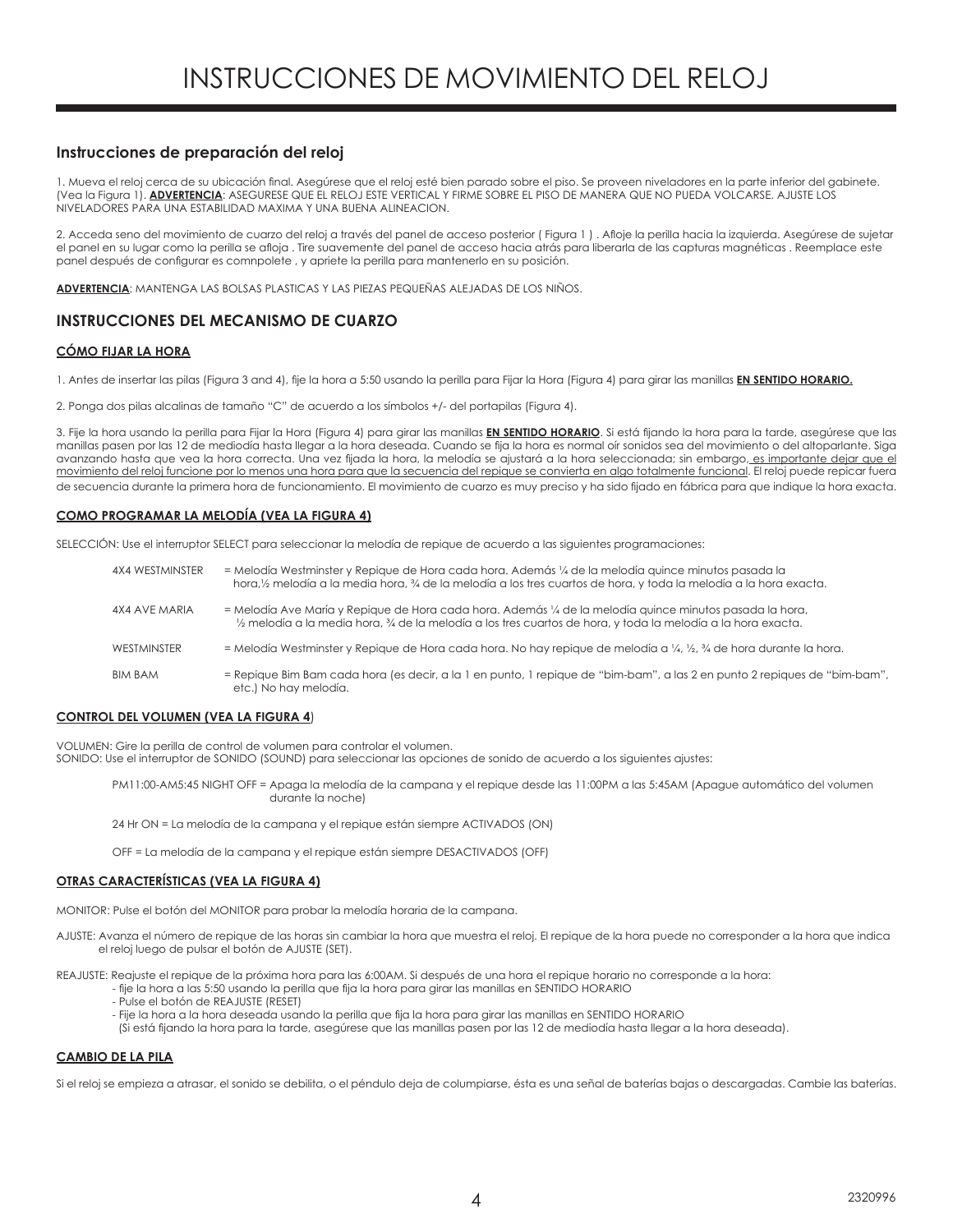# **GARANTIA LIMITADA**

Este producto fue fabricado utilizando únicamente los mejores materiales, y ha sido probado y examinado minuciosamente antes de salir de nuestra fábrica.

Howard Miller le garantiza al consumidor/comprador original, o recipiente de este producto, que este reloj estará libre de defectos en material y fabricación bajo uso y servicio normal, por un período de dos años a partir de la fecha de compra. La obligación de Howard Miller bajo esta garantía se limitará a la reparación de este producto utilizando componentes nuevos o renovados, o, as su opción, cambiará este producto con uno nuevo o renovado. Esta garantía no incluye daños al producto o sus componentes que son el resultado de abuso, accidentes, alteraciones, condiciones climatológicas o de medio ambiente, o algún daño ocasionado en exceso deuso normal, daños por motivo del transporte, mal uso o reparaciones no autorizadas. Esta garantía es nula si existe cualquier servicio efectuado por una persona no autorizada o se vende por cualquier persona que no sea un distribuidor autorizado de Howard Miller.

# **HOWARD MILLER RENUNCIA A CUALQUIER RESPONSABILIDAD POR DAÑOS INCIDENTALES O CONSECUENTES COMO RESULTADO DE UNA VIOLACION DE ESTA GARANTIA U OTRA GARANTIA IMPLICITA. GARANTIAS IMPLICITAS PARA ESTE PRODUCTO REGIRAN UNICAMENTE DURANTE LA DURACION DE LA GARANTIA DESCRITA ARRIBA, Y DESPUES, NO HABRAN GARANTIAS IMPLICITAS O EXPLICITAS (INCLUYENDO LA APTITUD O CONVENIENCIA PARA UN PROPOSITO EN PARTICULAR) EN ESTE PRODUCTO.**

Algunos estados no permiten limitaciones en cuanto a la duración de una garantía implícita, o de daños incidentales o consecuentes; por lo tanto, es posible que la limitación anterior lo excluya a Ud. Esta garantía le ofrece derechos legales específicos, y es posible que Ud. cuente también con otros derechos que varían de estado a estado.

# **INFORMACION DE SERVICIO**

Howard Miller ofrece una garantía limitada de 2 años en los relojes de piso a partir de la fecha original de compra o la fecha de recepción si el producto fue un premio de servicio. En el caso improbable de que su producto aparezca estar defectuoso o requiera reparación dentro del período de garantía, comuníquese con su distribuidor o con la empresa que proporcionó el artículo si se trataba de un premio. Serán su primer recurso para obtener información acerca de sus opciones de garantía y servicio.

Si su reloj de piso tiene más de dos años de antigüedad desde la fecha de compra o recibo como un premio, su producto ya no está bajo la garantía del fabricante. El soporte para productos que ya no están bajo garantía está disponible a través del "Centro de ayuda" en www.howardmiller.com.

Le recomendamos que lea y siga cuidadosamente todas las instrucciones proporcionadas con su producto Howard Miller antes de continuar con el servicio. Estas instrucciones proporcionarán información detallada para responder a la mayoría de las preguntas.

Para encontrar información adicional con respecto a su producto, para pedir piezas o para encontrar un centro de servicio, diríjase al "Centro de ayuda" ubicado en www.howardmiller.com. El "Centro de ayuda" también contiene enlaces a manuales de producto, instrucciones, videos y preguntas frecuentes.

Antes de ponerse en contacto con su distribuidor, proveedor de premios o un centro de servicio, por favor tenga disponible la siguiente información. El número de modelo y el número de serie se encuentran en la etiqueta de información del producto, que normalmente se encuentra en la parte posterior o inferior del producto.

| Número de modelo: | Número de serie:   |
|-------------------|--------------------|
| Fecha de compra:  | Donde se adquirió: |

Si su reloj de piso se envió directamente a usted, es su responsabilidad de informar de pérdida de carga o daños al transportista y su minorista o proveedor de premios. Si la caja indica signos de "daño visible", indique al conductor que note el daño en la factura de carga. Si el daño se encuentra después de que el artículo ha sido entregado, notifique a su minorista o proveedor de premios y el transportista de inmediato. Muchos transportistas requieren notificación dentro de 2 días. Si no notifica al transportista dentro de los plazos requeridos, puede renunciar a sus derechos a una reclamación por daños y usted puede ser responsable por el daño.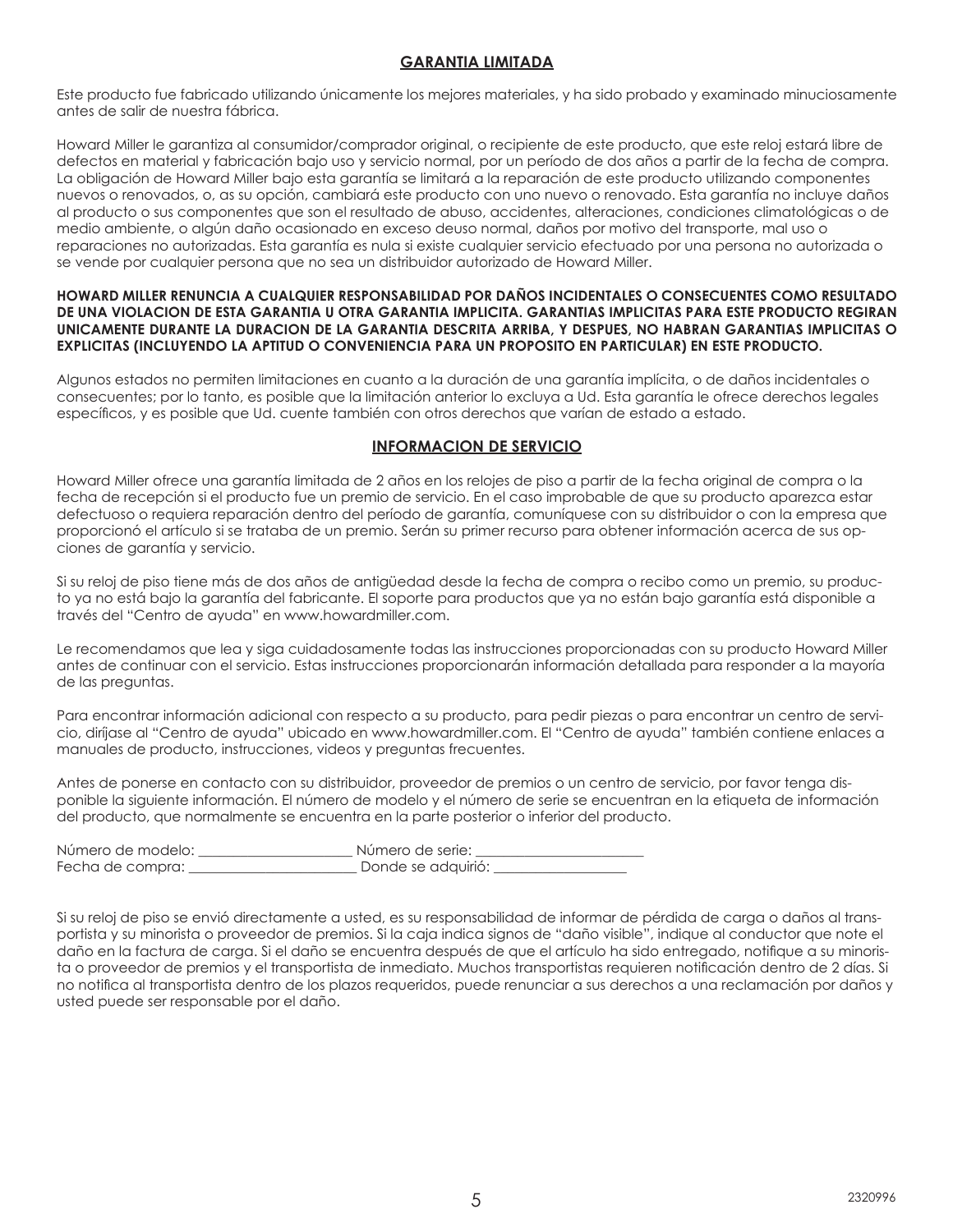# **Instructions d'installation de l'horloge**

1. Placer l'horloge à son emplacement définitif. S'assurer de la ferme stabilité de l'horloge sur le sol. Des dispositifs de mise à niveau sont prévus sur le dessous de l'armoire (voir la figure 1).AVERTISSEMENT: S'ASSURER QUE L'HORLOGE SE TIENT FERME ET DROITE SUR LE SOL ET QU'ELLE NE RISQUE PAS DE BASCULER. AJUSTER LES DISPOSITIFS DE MISE À NIVEAU POUR GARANTIR LE MAXIMUM DE STABILITÉ ET L'ALIGNEMENT ADÉQUAT.

2. Accédez à la movment de quartz de l'horloge à travers le panneau de l'accès arrière ( Figure 2 ). Desserrez le bouton en le tournant dans le sens antihoraire. Veillez à tenir le panneau arrière en place que le bouton est relâché. Tirez doucement sur le panneau d'accès arrière pour dégager des prises magnétiques. Remplacer ce panneau après avoir mis en place est comnpolete, et serrez le bouton pour maintenir en position.

**AVERTISSEMENT:** TENIR LES SACS EN PLASTIQUE ET LES PETITES PIÈCES HORS DE PORTÉE DES ENFANTS.

# **INSTRUCTIONS RELATIVES AU MOUVEMENT À QUARTZ**

#### **RÉGLAGE DE L'HEURE**

1. Avant d'insérer les piles (Figure 3-4), rajustez l'heure à 5 h 50 au moyen du bouton de réglage de l'heure (Time Setting – Figure 4) en faisant tourner les aiguilles dans le SENS HORAIRE.

2. Installez deux piles alcalines « C » dans le porte-piles en respectant les symboles « +/- » indiqués (Figure 4).

3. Réglez l'heure au moyen du bouton de réglage de l'heure (Time Setting) en faisant tourner les aiguilles dans le SENS HORAIRE. Pour choisir l'heure passée midi, assurez-vous que les aiguilles dépassent l'heure du midi, jusqu'à l'heure souhaitée. Au moment de régler l'heure, il est normal que le mécanisme de l'appareil ou le haut-parleur émette des sons. Continuez de faire progresser les aiguilles jusqu'à ce que l'heure souhaitée s'affiche. Une fois l'heure réglée, la mélodie s'adaptera à l'heure indiquée; toutefois, il est important que le mécanisme de l'horloge ait l'occasion de fonctionner pendant au moins une heure pour la séquence du carillondevienne totalement fonctionnelle. Il se peut que l'horloge ne sonne pas correctement au cours de la première heure de fonctionnement. Le mécanisme au quartz est extrêmement précis et a été réglé en usine pour conserver l'heure avec précision.

#### **RÉGLAGE DE LA MÉLODIE (VOIR LA FIGURE 4)**

SÉLECTION : Utilisez le commutateur SELECT du carillon pour sélectionner la mélodie en fonction des paramètres suivants :

| 4X4 WESTMINSTER | = Mélodie Westminster et sonnerie aux heures. De plus, le quart de la mélodie est diffusée à l'heure plus 15 minutes, la moitié |
|-----------------|---------------------------------------------------------------------------------------------------------------------------------|
|                 | à l'heure plus 30 minutes et les trois-quarts à l'heure plus 45 minutes. Chaque heure, la mélodie est diffusée au complet.      |
| 4X4 AVE MARIA   | = Mélodie Ave Maria et sonnerie aux heures. De plus, le quart de la mélodie est diffusée à l'heure plus 15 minutes, la moitié à |
|                 | l'heure plus 30 minutes et les trois-quarts à l'heure plus 45 minutes. Chaque heure, la mélodie est diffusée au complet.        |
| WESTMINSTER     | = Mélodie Westminster et sonnerie aux heures. Aucune diffusion de mélodie aux 15, 30 et 45 minutes après l'heure.               |
| <b>BIM BAM</b>  | = Sonnerie de type « Bim Bam » aux heures (p. ex. : un «Bim Bam » à une heure, deux « Bim Bam » à deux heures, etc.). Aucune    |
|                 | diffusion de mélodie.                                                                                                           |

#### **COMMANDE DU VOLUME (VOIR LA FIGURE 4)**

VOLUME : Tournez le bouton de réglage pour régler le volume.

SON : Utilisez le commutateur SOUND pour sélectionner les options en fonction des paramètres suivants :

PM11:00-AM5:45 NIGHT OFF = Désactive la diffusion de la mélodie et la sonnerie entre 23 h et 5 h 45. (coupure automatique du volume pendant la nuit)

24 Hr ON = Diffusion de la mélodie et sonnerie des heures toujours ACTIVÉES.

OFF = Diffusion de la mélodie et sonnerie des heures toujours DÉSACTIVÉES.

#### **AUTRES CARACTÉRISTIQUES (VOIR LA FIGURE 4)**

DIFFUSION : Appuyez sur le bouton MONITOR pour diffuser la mélodie horaire.

RÉGLAGE : Devance la sonnerie des heures sans modifier l'heure affichée par l'horloge. Le nombre de sonneries pourrait ne pas correspondre à l'heure après que vousappuyez sur le bouton SET.

RÉINITIALISATION : Replace la prochaine sonnerie des heures à 6 h. Si, après une heure, la sonnerie des heures ne correspond pas à l'heure :

- Réglez l'heure à 5 h 50 au moyen du bouton Time Setting pour faire tourner les aiguilles dans le SENS HORAIRE.
- Appuyez sur le bouton RESET.
- Réglez l'horloge à l'heure souhaitée au moyen du bouton Time Setting pour faire tourner les aiguilles dans le SENS HORAIRE.

(Pour choisir l'heure passée midi, assurez-vous que les aiguilles dépassent l'heure du midi, jusqu'à l'heure souhaitée.)

#### **REMPLACEMENT DES PILES**

L'horloge qui prend du retard, la sonnerie qui affaiblit ou le pendule qui s'arrête sont un signe que les batteries sont faibles ou usées. Remplacer les piles.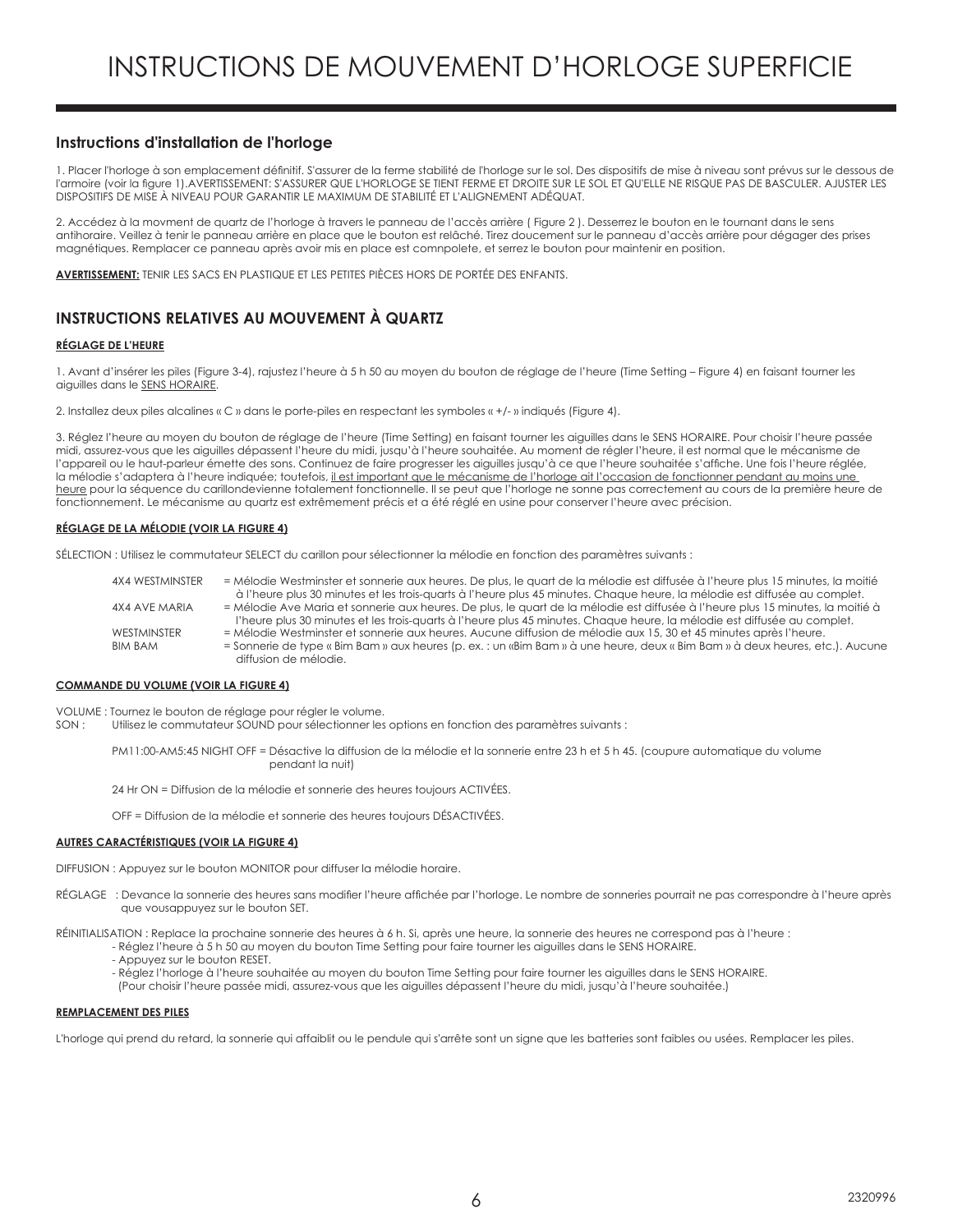# **GARANTIE LIMITÉE**

Ce produit a été fabriqué en utilisant uniquement les meilleures matières et a fait l'objet d'essais approfondis avant de quitter l'usine.

Howard Miller garantit au consommateur ou à l'acheteur original, ou à la personne recevant ce produit, qu'il ne comporte aucun vice de matériel ou de confection pendant d'une période de deux ans à compter de la date d'achat lorsqu'il fait l'objet d'une utilisation et d'un entretien normaux. L'obligation de Howard Miller aux termes de la présente garantie est limitée à la réparation du produit avec des composants neufs ou remis a neuf ou, à sa seule discrétion, à son remplacement par un produit neuf ou remis à neuf. Cette garantie ne couvre pas les dommages subis par le produit ou ses composants à la suite d'abus, d'accident, d'altération, d'exposition aux mauvaises conditions climatiques ou environnementales, ni les dommages excédant l'usure normale, ceux causés en cours d'expédition ou par suite d'une mauvaise manutention, d'une utilisation incorrecte ou d'une réparation non autoriseé. Cette garantie est annulée si un travail est effectué par une personne non autorisée ou si le produit est vendu par une personne autre qu'un concessionnaire Howard Miller agréé.

# **HOWARD MILLER NIE TOUTE RESPONSABILITÉ EN MATIÈRE DE DOMMAGES INDIRECTS OU CONSÉCUTIFS RÉSULTANT DU NON-RESPECT DE LA PRÉSENTE GARANTIE OU DE TOUTES GARANTIES IMPLICITES. CES DERNIÈRES NE SONT EN VIGUEUR QUE PENDANT LA DURÉE DE LA GARANTIE EXPRESSE ÉNONCÉE CI-DESSUS. PAR LA SUITE, LE PRODUIT N'EST COUVERT PAR AUCUNE GARANTIE EXPRESSE OU IMPLICITE (Y COMPRIS LA GARANTIE DE VALEUR MARCHANDE ET DE CONFORMITÉ À UN USAGE PARTICULIER)**.

Certains États ne permettent pas l'exclusion ou la limitation des dommages indirects ou consécutifs, ou la limitation de durée d'une garantie implicite. Par conséquent, il est possible que les limitations et exclusions édictées ci-dessus ne vous concernent pas. Cette garantie vous accorde des droits spécifiques. Vous pouvez également bénéficier d'autres droits variant d'un État à l'autre.

# **SERVICE**

Howard Miller offre une garantie limitée de 2 ans sur les horloges de plancher à partir de la date d'achat initiale ou de la date de réception si le produit était une récompense de service. Dans le cas improbable où votre produit semble présenter un dysfonctionnement ou nécessite une réparation pendant la période de garantie, veuillez contacter votre détaillant ou la société qui a fourni l'article s'il s'agissait d'une récompense. Ils seront votre première ressource pour des informations concernant vos options de garantie et de service.

Si votre horloge de plancher est plus de deux ans à partir de la date d'achat ou de la réception comme un prix, votre produit n'est plus sous la garantie du fabricant. Le support des produits qui ne sont plus sous garantie est disponible via le «Centre d'aide» à www.howardmiller.com.

Nous vous recommandons de lire attentivement et de suivre toutes les instructions fournies avec votre produit Howard Miller avant de poursuivre le service. Ces instructions fourniront des informations détaillées pour répondre à la plupart des questions.

Pour trouver des informations supplémentaires concernant votre produit, commander des pièces ou trouver un centre de service, rendez-vous au «Centre d'aide», à l'adresse www.howardmiller.com. Le «Centre d'aide» contient également des liens vers des manuels, des instructions, des vidéos et des questions fréquemment posées.

Avant de contacter votre revendeur, votre fournisseur ou un centre de service, veuillez disposer des informations suivantes. Le numéro de modèle et le numéro de série se trouvent sur l'étiquette d'information du produit qui se trouve normalement au dos ou au bas du produit.

| Numéro de modèle: | Numéro de série: |
|-------------------|------------------|
| Date d'achat:     | Lieu d'achat:    |

Si votre horloge de plancher a été expédiée directement à vous, il est de votre responsabilité de signaler la perte de fret ou de dommages au transporteur et votre détaillant ou fournisseur de la récompense. Si le carton indique des signes de «dommages visibles», demandez au conducteur de noter les dommages sur la facture de fret. Si des dommages sont constatés après la livraison de l'article, veuillez aviser immédiatement votre détaillant ou votre fournisseur de services. De nombreux transporteurs ont besoin d'une notification dans les 2 jours. Le défaut d'aviser le transporteur dans les délais requis peut renoncer à vos droits à une réclamation de dommages et vous pouvez être responsable des dommages.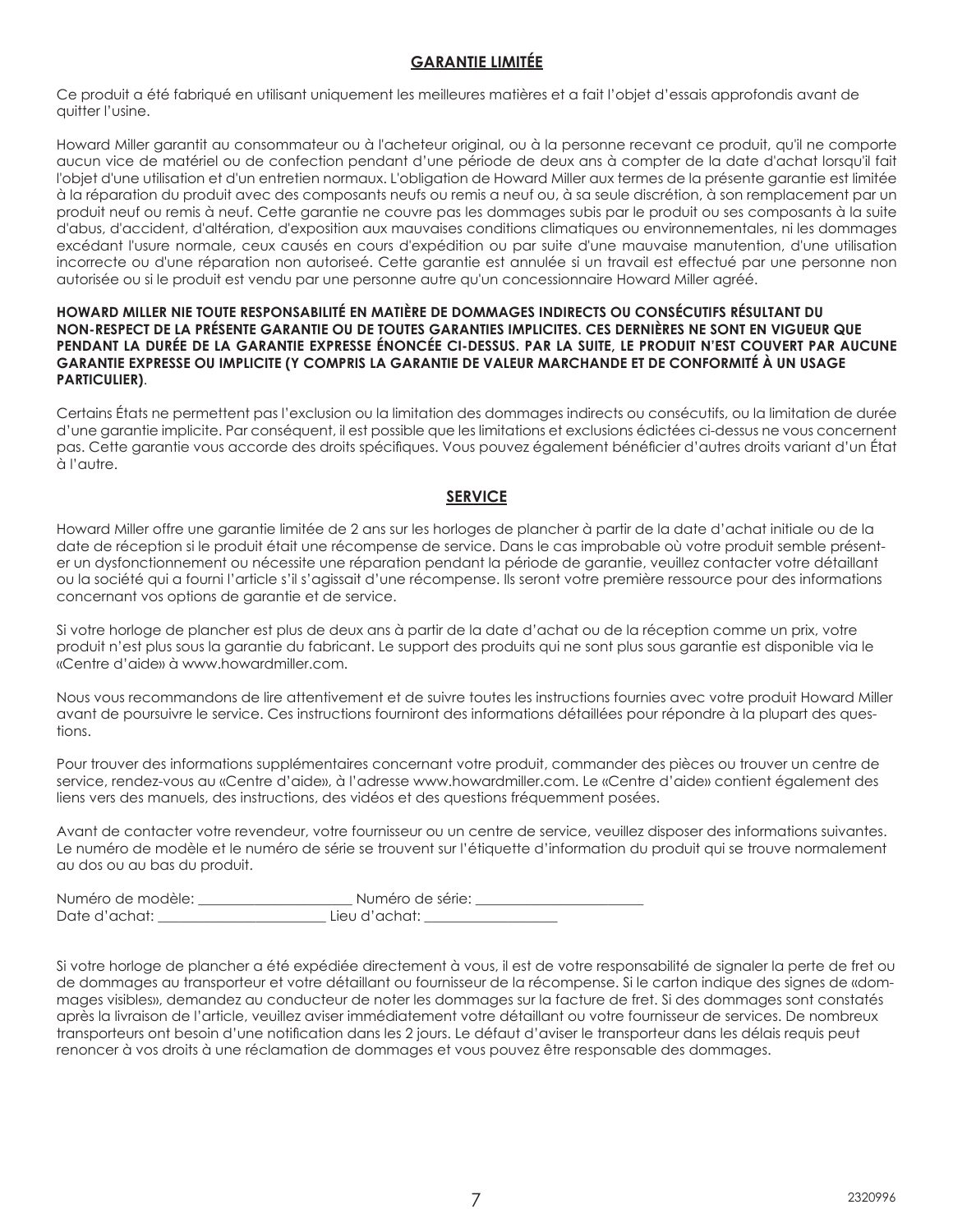# **Anweisungen zum Aufstellen der Uhr**

1. Stellen Sie die Uhr nahe ihres endgültigen Aufstellortes. Achten Sie darauf, dass die Uhr fest auf dem Boden steht. Unter dem Gehäuse befinden sich Nivellierfüße (siehe Abbildung 1). **WARNUNG**: ACHTEN SIE DARAUF, DASS DIE UHR GERADE UND FEST AUF DEM BODEN STEHT UND NICHT UMFALLEN KANN. JUSTIEREN SIE DIE NIVELLIERFÜSSE FÜR MAXIMALE STABILITÄT UND RICHTIGE AUSRICHTUNG.

2. Greifen der Uhr Quarz movment durch die der hintere Abdeckung (siehe Abbildung 2). Lösen Sie den Knopf durch Drehen gegen den Uhrzeigersinn. Achten Sie darauf, die Rückwand in Position zu halten , wenn der Knopf gelöst . Ziehen Sie vorsichtig an der Rückseite Abdeckung , um sie von den Magnetverschlüsse lösen. Ersetzen Sie diese Platte , nachdem eingerichtet ist comnpolete , und ziehen Sie den Knopf , in dieser Position halten.

**WARNUNG**: PLASTIKBEUTEL UND KLEINTEILE VON KINDERN FERNHALTEN.

# **ANLEITUNG ZUM QUARZGEHWERK**

#### **ZEITEINSTELLUNG**

1. Stellen Sie vor dem Einlegen der Batterie (Abbildung 3 - 4) die Uhrzeit auf 5.50. Drehen Sie hierzu die Zeiger mit dem Uhrzeiteinstellknopf (Abbildung 4) nach RECHTS.

2. Legen Sie zwei Alkali-Babyzellen entsprechend den +/- Symbolen in die Batteriehalterungen ein (Abbildung 4).

3. Drehen Sie die Zeiger mit dem Uhrzeiteinstellknopf (Abbildung 4) nach RECHTS, um die Uhrzeit einzustellen. Achten Sie beim Einstellen der Nachmittagszeit darauf, dass der Stundenzeiger die 12-Uhr-Stellung überschreitet, bis die gewünschte Zeit angezeigt wird. Beim Einstellen der Uhrzeit ertönen vom Gehwerk oder LautsprecherGeräusche. Das ist normal. Fahren Sie mit der Zeiteinstellung so lange fort, bis die korrekte Uhrzeit angezeigt wird. Das Abspielen der Melodie passt sich automatisch der eingestellten Zeit an. Nachdem Sie die Uhrzeit eingestellt haben, ist es wichtig, dass Sie das Gehwerk der Uhr mindestens eine Stunde laufen lassen, damit sich die Tonsequenz richtig einstellen kann. Während der ersten Betriebsstunde kann eine falsche Tonsequenz auftreten. Das Quarzgehwerk ist äußerst genau und wurde werkseitig zur präzisen Zeitgebung eingestellt.

#### **MELODIEEINSTELLUNG (SIEHE ABBILDUNG 4)**

WÄHLEN: Verwenden Sie den WAHL-Schalter, um die Melodie gemäß den folgenden Einstellungen auszuwählen:

| 4X4 WESTMINSTER | = Westminster-Melodie und voller Stundenschlag. Außerdem wird ¼ der Melodie um Viertel nach der vollen Stunde, die ¼ Melo<br>diezur halben Stunde, 3/4 der Melodie zur Dreiviertelstunde und die ganze Melodie zur vollen Stunde gespielt. |
|-----------------|--------------------------------------------------------------------------------------------------------------------------------------------------------------------------------------------------------------------------------------------|
| 4X4 AVE MARIA   | = Ave Maria-Melodie und voller Stundenschlag, Außerdem wird ¼ der Melodie um Viertel nach der vollen Stunde, die ½ Melo<br>die zur halben Stunde, 34 der Melodie zur Dreiviertelstunde und die ganze Melodie zur vollen Stunde gespielt.   |
| WESTMINSTER     | = Westminster-Melodie und voller Stundenschlag. Kein Spielen der 1/4-, 1/2- und 3/4-Melodie während Stunde.                                                                                                                                |
| <b>BIM BAM</b>  | = "Bimbam"-Schlag zur vollen Stunde (d. h. um 1 Uhr ein "Bimbam"-Schlag, um 2 Uhr zwei "Bimbam"-Schläge usw.) Keine Melodie.                                                                                                               |

#### **LAUTSTÄRKENREGELUNG (SIEHE ABBILDUNG 4)**

LAUTSTÄRKE: Die Lautstärke kann durch Drehen des Lautstärkenreglers justiert werden.<br>TON: Verwenden Sie den TON-Schalter, um die Tonoptionen gemäß den folge Verwenden Sie den TON-Schalter, um die Tonoptionen gemäß den folgenden Einstellungen auszuwählen: 23.00 bis 5.45 Uhr NACHT-ABSCHALTFUNKTION = Melodie und Stundenschlag werden zwischen 23.00 und 5.45 Uhr ausgeschaltet (automatische Stummschaltung für die Nacht) 24 Std. EIN = Melodie und Stundenschlag sind immer EINGESCHALTET

AUS = Melodie und Stundenschlag sind immer AUSGESCHALTET

#### **ANDERE FUNKTIONEN (SIEHE ABBILDUNG 4)**

ÜBERPRÜFEN: Drücken Sie den PRÜFKNOPF, um die stündlich ertönende Melodie zu hören.

EINSTELLEN: Mit dieser Funktion wird der Stundenschlag eingestellt, ohne dass die angezeigte Uhrzeit geändert wird. Nach Drücken des EINSTELLKNOPFES entspricht der Stundenschlag evtl. nicht der angezeigten Uhrzeit.

RÜCKSETZEN: Diese Funktion setzt den nächsten Stundenschlag auf 6.00 Uhr zurück. Wenn nach mindestens einer Stunde der Stundenschlag nicht der Uhrzeit entspricht:

- Drehen Sie die Zeiger mit dem Uhrzeiteinstellknopf nach RECHTS, um die Uhrzeit einzustellen.

- Drücken Sie den RÜCKSETZKNOPF.

- Drehen Sie die Zeiger mit dem Uhrzeiteinstellknopf nach RECHTS, um die gewünschte Uhrzeit einzustellen. (Achten Sie beim Einstellen der Nachmittagsuhrzeit darauf, dass der Stundenzeiger die 12-Uhr-Stellung überschreitet, bis die gewünschte Zeit angezeigt wird.)

#### **BATTERIEAUSTAUSCH**

Falls die Uhr nach- oder vorläuft, das Glockenspiel schwächer wird oder das Pendel nicht mehr schwingt, weist das auf schwache oder verbrauchte Batterien hin. Die Batterien müssen ersetzt werden.